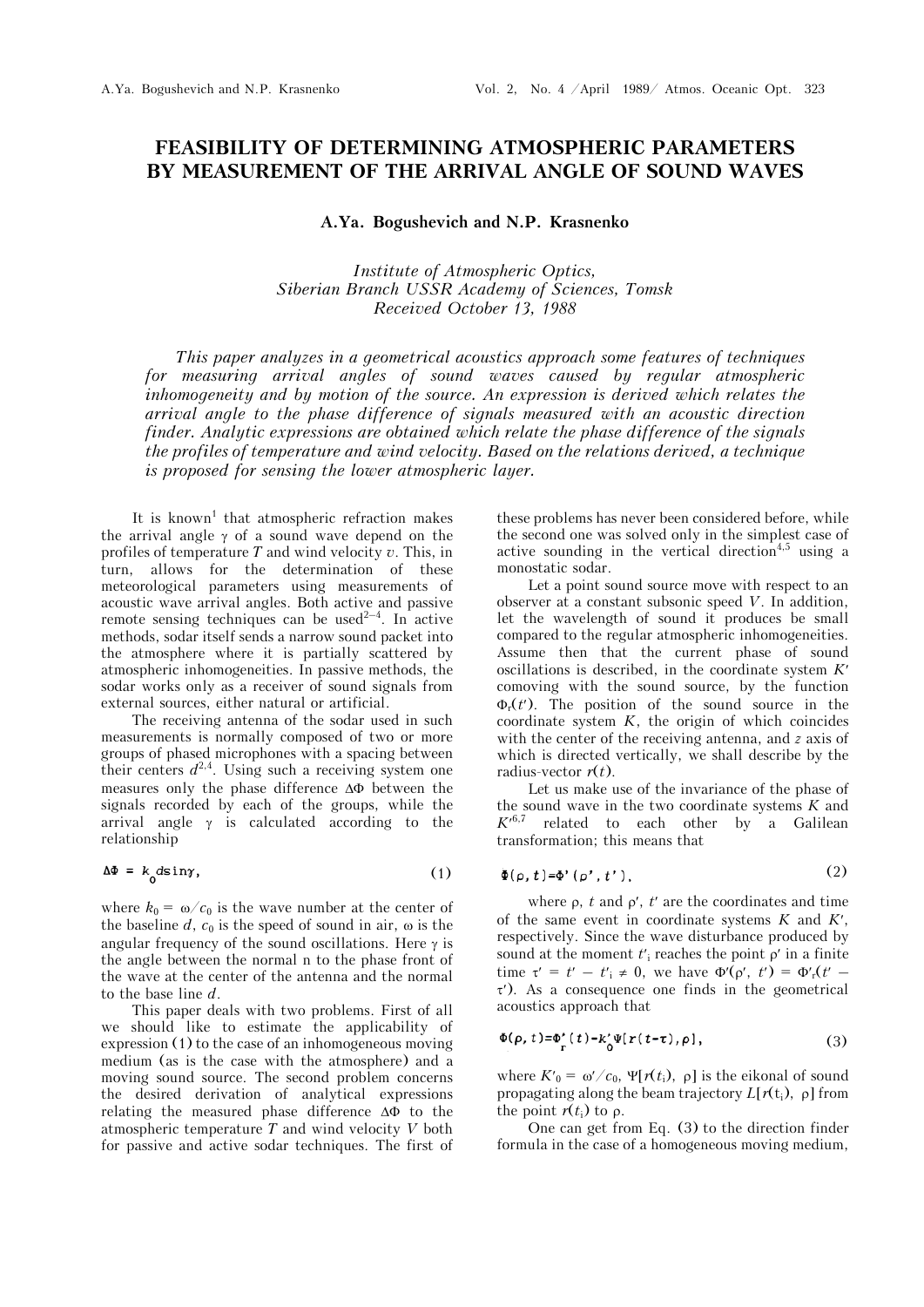by assuming that the point  $\rho$  is within the receiving aperture ( $\rho \leq d/2$ ), and expanding the right-hand side of (3) as a Taylor series in the small parameter  $\rho/r \ll 1$ . It is pertinent here to calculate to the accuracy with which the expression (1) was obtained for a homogeneous medium. For this reason we shall neglect terms of third and higher in  $\rho/r$ . Since the sound source is moving, the oscillations arriving at the receiving points  $0$  and  $\rho$  are emitted at different points separated by  $\eta = r - r_0 = -v(t - \tau_0)$ . Here  $r_0 = r(t - \tau_0)$ and  $r = r(t - \tau)$  (see Fig. 1). According to expression  $(3)$  the vector  $\eta$  is given by

$$
\eta = \mathbf{v} \Delta \Phi(\rho) / (c_0 k_0'),\tag{4}
$$

where  $\Delta \Phi(\rho) = \Phi(\rho, t) - \Phi(0, t)$ .

Since  $|\Psi(r_0, 0) - \Psi(r, \rho)| \le \rho$  and  $|v| < c$ ,  $|\eta| < \rho$ .

As a consequence, for  $v \neq 0$  one has the additional small expansion parameter  $\eta/r_0 \ll 1$ , which simultaneously depends on  $\rho$  and  $\dot{v}$ . Thus, one obtains a double series of the form

$$
(\Phi(\vec{\rho}, t) = \Phi[(\vec{\rho}, r(t-\tau), t]);
$$
  
\n
$$
\Phi(\vec{\rho}, t) = \Phi(0, r_0) + (\vec{\rho}\nabla_{\rho})\Phi(0, r_0) + (\eta\nabla_{r})\Phi(0, r_0)
$$
  
\n+1/2( $\vec{\rho}\nabla_{\rho}$ )<sup>2</sup> $\Phi(0, r_0)$ +1/2( $\eta\nabla_{r}$ )<sup>2</sup> $\Phi(0, r_0)$   
\n+( $\eta\nabla_{r}$ )[( $\vec{\rho}\nabla_{\rho}$ ) $\Phi(0, r_0)$ ]+..., (5)

where  $\nabla_{\rho}$  and  $\nabla_{\mathbf{r}}$  are the operators of differentiation with respect to  $\rho$  and  $r = r_0 + \eta$ , respectively.

Taking into account the fact that in angular measurements it is not the absolute value of the wave phase that is important but its variations within the receiving area, one can write down an equation for  $\Delta\Phi(\rho)$  based on expressions (5) and (3). Using the  $eikonal$  equation<sup>1</sup> for a sound wave propagating through an inhomogeneous moving medium and Eq. (3) one can write

$$
(\rho \nabla_{\rho}) \Phi(0, \mathbf{r}_{0}) = -k'_{0} \rho \mathbf{n}_{0}(0) \mu(0), \qquad (6)
$$

where  $\mu_0(\mathbf{r}) = c_0/[c(\mathbf{r})\mathbf{n}_0(\mathbf{r})]$  is the atmospheric refractive index for sound waves. The index '0' denoting the wave parameters is used here to show that the wave propagates along the sound ray  $L = L_0(r_0, 0)$  (see Fig. 1). Analogously, one has

$$
(\eta \nabla_{\mathbf{r}}) \Phi(\mathbf{0}, \mathbf{r}_{0}) = k'_{0} \eta \mathbf{n}_{0}(\mathbf{r}_{0}) \mu_{0}(\mathbf{r}_{0}), \qquad (7)
$$

Expression (7) has the opposite sign right-hand side as compared to (6) because when  $(\eta \cdot \nabla_r)\Psi(r_0, 0) > 0$ the scalar product  $\eta \cdot \eta(r_0)$  is negative.



In the atmospheric ground layer  $|\mu - 1| \ll 1$ ; therefore, allowance for refraction of sound in the atmosphere can result only in small relative corrections<sup>8</sup>. Owing to this fact, the influence of sound refraction on the remaining second- and higher-order terms in the series (5) can be neglected. Thus the radius of phase front curvature of the wave at the point 0 can be assumed to be equal to  $r_0$ , and using (6) and (7) one has

$$
(\rho \nabla_{\rho})^2 \Phi(0, \mathbf{r}_0) \approx -k'_0 \rho_{0\perp}^2 \mathbf{r}_0,
$$
  
\n
$$
(\eta \nabla_{\rho})^2 \Phi(0, \mathbf{r}_0) \approx -k'_0 \eta_{0\perp}^2 / \mathbf{r}_0,
$$
  
\n
$$
(\eta \nabla_{\rho})^2 [(\rho \nabla_{\rho})^2 \Phi(0, \mathbf{r}_0)] \approx k'_0 \eta_{0\perp}^2 \rho_{0\perp}^2 / \mathbf{r}_0,
$$
\n(8)

where

 $\rho_{0\perp}^2 = \mathbf{n}_0(0) \times [\rho \times \mathbf{n}_0(0)]$  and  $\eta_{0\perp}^2 = \mathbf{n}_0(\mathbf{r}_0) \times [\eta \times \mathbf{n}_0(\mathbf{r}_0)]$  are the transverse components of  $\rho$  and  $\eta$  relative to the normal  $n_0(r)$  at the point of origin of these vectors. Substituting  $(5)$  into  $(6)$  and  $(8)$  and taking  $(4)$  into account, one can obtain for  $\Delta\Phi(\rho)$  the ordinary quadratic equation  $A\Delta\Phi^2(\rho) + B\Delta\Phi(\rho) + C = 0$ with coefficients

$$
A(\mathbf{v}) = [\mathbf{v}_{0} / U_0(\mathbf{r}_0)]^2 / (k_0' \mathbf{r}_0),
$$
  
\n
$$
B(\rho, \mathbf{v}) = 1 - k_0' [v_{0n} / U_0(\mathbf{r}_0) - v_{0n} \rho_{0n}] / [r_0 U_0(\mathbf{r}_0)],
$$
  
\n
$$
C(\rho) = k_0' [\rho_{0n} \mu_0(0) + \rho_{0n}^2 / (2r_0)],
$$

where  $U_0(\mathbf{r}_0) = c(\mathbf{r}) + \mathbf{v}(\mathbf{r}) \cdot \mathbf{n}_0(\mathbf{r})$  is the phase speed of sound,  $v_{0} = \mathbf{n}_0(\mathbf{r}_0) \times [\mathbf{v} \times \mathbf{n}_0(\mathbf{r}_0)]$ ,  $\rho_{0n} = \rho \mathbf{n}_0(0)$ , and  $v_{0n}$  =  $\mathbf{v}_0(\mathbf{r}_0)$ . The physically meaningful root of this equation gives the following solution to the problem: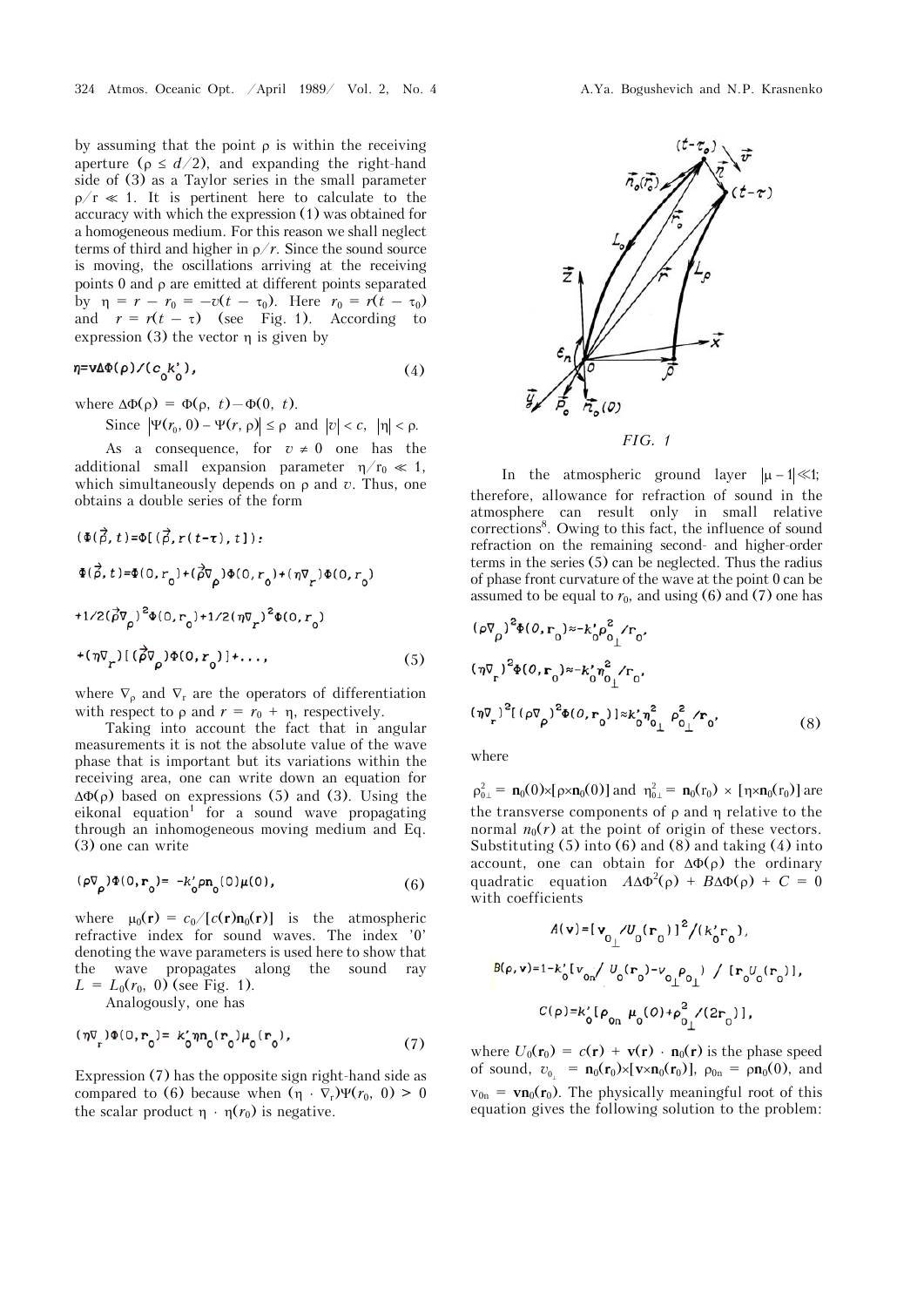$$
\Delta \Phi(\rho) \approx -\frac{\omega(\rho)}{c_0} \Biggl\{ \rho_{0n} \mu_0(\theta) + \frac{\rho_{0_1}^2}{2r_0} + \frac{\rho_{0n}^2}{2r_0} \Biggl[ \frac{v_{0_1}}{B(\rho v) u_0(r_0)} \Biggr]^2 \Biggr\},\tag{9}
$$

where  $\omega(\rho) = \omega'/B(\rho \mathbf{v})$  is the angular frequency of sound oscillations received at the point  $\rho$ , with the Doppler effect taken into account.

Note that if  $v \ll c$ , then the third term in the expression for  $B(\rho, \mathbf{v})$  can be neglected, which means that the difference in the Doppler frequency shift of sound received at different points of the receiving antenna does not affect the value of  $\Delta\Phi(\rho)$ . However, in the more general case of  $v \leq c$ , these differences in the Doppler shift can be quite large, broadening the received signal spectrum by  $\delta \omega = \omega(0) |\mathbf{v} \mathbf{n}_0(\mathbf{r}_0)| / d/(2\mathbf{r}_0)$  as compared with the initial spectrum emitted by the source. Using Eq. (9) for the definition of the phase difference  $\Delta \Phi = \Delta \Phi(\rho_1 = \mathbf{d}/2) - \Delta \Phi(\rho_2 = -\mathbf{d}/2)$  one has

$$
\Delta \Phi = k'_0 \mu_0(0) \mathrm{dn}_0(0) / [1 - \mathbf{v} \mathbf{n}_0(\mathbf{r}_0) / u_0(\mathbf{r}_0)] \tag{10}
$$

In contrast to Eq. (1), this expression contains a Doppler correction to  $\Delta\Phi$  as given by the denominator in Eq. (10). The values of  $n_0(r_0)$  and  $u_0(r_0)$  entering into this equation depend on the profiles of *T* and **v**, and therefore must be experimentally determined. One can therefore correctly determine the angle of arrival of sound from a moving source,  $\gamma = \arcsin \{d\mathbf{n}_0(0)/d\}$ , only if the central frequency  $\omega(0)$  of the received signal spectrum is measured in addition to  $\Delta\Phi$ . At the same time, the spectral broadening  $\delta\omega$  has essentially no influence on  $\Delta \Phi$ , even when  $v \ll c$ . The new factor  $\mu_0(0)$ in Eq. (10) characterizes the effect of wind on the speed at which sound approaches the receiving antenna, and corresponds to replacing  $c_0$  in Eq. (1) with  $u_0(0) = c_0 + v_0 n_0(0)$ , where  $v_0 = v(0)$ . In the form presented here Eq. (10) is not suitable for remote sounding of the atmosphere, and it is necessary to rewrite it in a form showing explicitly the dependence of  $\Delta \Phi$  on  $T(z)$  and  $V(z)$ . In doing so, it is sufficient to obtain a relationship linearized with respect to the small ratios<sup>9</sup>  $v/c_0$  and  $|AT| / (2T_0)$ , where  $\Delta T = T - T_0$  and  $T_0 = T(0)$ .

In all of the following calculations, the direction of the normal  $n_0(0)$  in Eq. (10) is described by the angles  $\alpha_n$  and  $\beta_n$  between the projections of  $n_0(0)$  onto the planes  $y = 0$  and  $x = 0$  respectively and the **z** axis. The zenith angle  $\varepsilon_n$  between  $\mathbf{n}_0(0)$  and **z** (see Fig. 1) is also used. Angular parameters characterizing the directions of other unit vectors (e.g.  $\rho_N$ ) are introduced in a similar manner, using the subscript 'N'.

In sodars, the signal phase difference can be measured simultaneously in both the  $y = 0$  and  $x = 0$ planes<sup>1,3</sup>. For this purpose, two measuring channels are normally used, the orientation of whose baselines  $\mathbf{d}_x$  and  $d_v$  is given by expressions  $d_x/d_x = i \cos \alpha_R - k \sin \alpha_R$ when  $\Delta \Phi = \Delta \Phi_x$  is measured in the plane  $y = 0$  $(x \text{ channel}), \text{ and } \mathbf{d}_y / d_y = \mathbf{j} \cos \beta_R - \mathbf{k} \sin \beta_R \text{ when}$ 

 $\Delta \Phi = \Delta \Phi_v$  is measured in the plane  $x = 0$  (*y* channel). Here **i**, **j**, **k** are the basis vectors of the coordinate system  $\check{K}$ . These formulas take into account the fact that the axis of the receiving antenna  $\rho_R$  = (**i**tan $\alpha_R$  + **j**tan $\beta_R$  + **k**) cose<sub>R</sub> is perpendicular to its aperture.

In that case, taking  $d_x = d_y = d$ , one has

$$
\mathbf{d}_{\mathbf{x},\mathbf{y}}\mathbf{n}_0(\mathbf{0}) = \mathbf{d}[\tan\{\alpha,\beta\}_{\mathbf{n}}\cos\{\alpha,\beta\}_{\mathbf{R}} - \sin\{\alpha,\beta\}_{\mathbf{R}}]\cos\epsilon_{\mathbf{n}},
$$
\n(11)

where angles  $\alpha_n$ ,  $\beta_n$  and  $\varepsilon_n$  are unknown. To take into account the influence of refraction on these angles, it is more convenient to use the equations of Ref. 9, which, using the previously adopted notation can be written as follows:

$$
\frac{\partial}{\partial z} \left\{ x_n(z), y_n(z) \right\} \approx \tan\{\alpha, \beta\}_n + \left[ \frac{\Delta T(z)}{2T_0} \tan\{\alpha, \beta\}_n \sec \alpha_n + \frac{V_{x,y}(z)}{C_0} \sec^2\{\alpha, \beta\}_n + \frac{V_{y,x}(z)}{C_0} \tan \alpha_n \tan \beta_n \right\} \sec \alpha_n, (12)
$$

where  $x_n(z)$  and  $y_n(z)$  are the coordinates of a point on a sound ray as functions of *z*,  $V_x = Vi$ ,  $V_y = Vj$ .

Consider now the passive methods of sensing. Since a sound ray originates from the point  $\mathbf{r}_0$ , one can write

$$
\int_{0}^{z} \frac{\delta x_n(z)}{\delta z} \, \delta z = x_0 , \quad \int_{0}^{z} \frac{\delta y_n(z)}{\delta z} \, \delta z = y_0 .
$$

By substituting Eq. (12) into these relations, written the form  $\partial x_{n}(z)/\partial z = \tan \alpha_{n} + a_{n}(z)$  and  $\partial y_n(z)/\partial z = \tan\beta_n + b_n(z)$ , and bearing in mind that  $|a_n(z)| \ll 1$  and  $|b_n(z)| \ll 1$ , one obtains

$$
\tan\{\alpha, \beta\} \underset{n}{\approx} \tan\{\alpha, \beta\} \underset{0}{\sim} \{-\overline{a}, \overline{b}\}, \tag{13}
$$

where  $\mathbf{p}_0 = -\mathbf{r}_0/r_0$ , and functional  $\overline{F}$  mean average values of the functions  $F(z)$  over the interval from 0 to  $z_0$ . Substituting Eq. (13) into Eq. (12) and noting that  $|\varepsilon_n - \varepsilon_0| \ll \pi$ , one has

$$
\mathbf{d}_{\mathbf{x},\mathbf{y}}\mathbf{n}_0(\mathbf{0}) \approx \mathbf{d}_{\mathbf{x},\mathbf{y}}\mathbf{p}_0 - \mathbf{d}\{\bar{a},\bar{b}\}_{\mathbf{n}}\cos\{\alpha,\beta\}_{\mathbf{R}}\cos\epsilon_0. \tag{14}
$$

Thus, using Eqs.  $(14)$  and  $(12)$  in Eq.  $(10)$  one obtains

$$
\Delta\Phi_{x,y} \approx \frac{\omega(0)}{c_0} \left[ d_{x,y} p_0 \left( 1 - \frac{v_0 P_0}{c_0} \right) - d\cos\{\alpha, \beta\}_{R} x \right]
$$
  

$$
\times \left( \frac{\Delta \overline{T} \tan\{\alpha, \beta\}}{2\overline{T}_0 \cos \epsilon_0} \right) + \frac{\overline{v}_{x,y}}{c_0} \sec^2\{\alpha, \beta\}_0 + \frac{\overline{v}_{x,y}}{c_0} t^2 + \frac{\overline{v}_{x,y}}{c_0} \tan\{\alpha, \alpha\}_{0} \right]
$$
(15)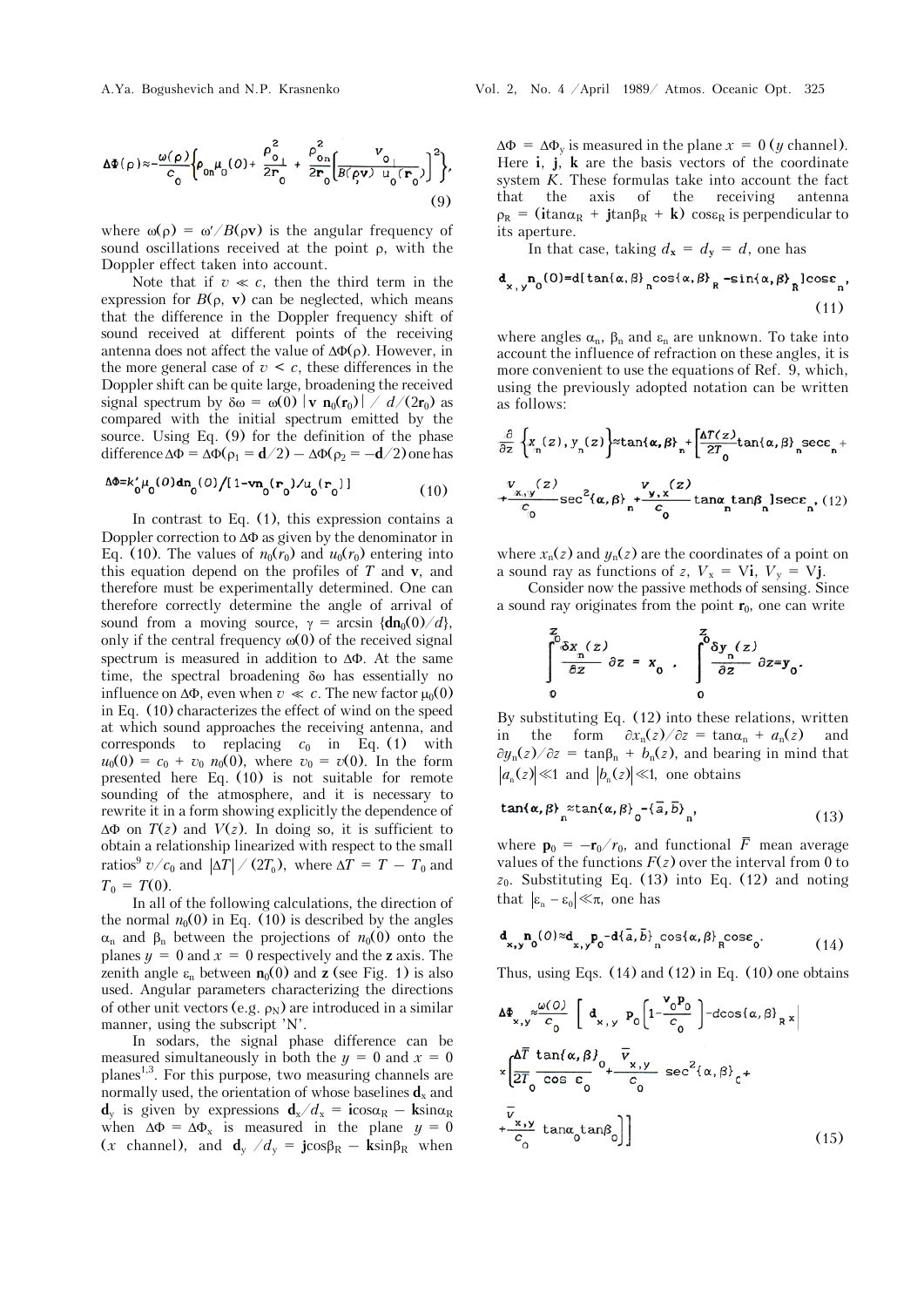Trigonometric functions of angles  $\alpha_0$ ,  $\beta_0$  and  $\epsilon_0$  and the orientation  $P_0$  are calculated in Eq. (15) using the coordinates of the point  $\mathbf{r}_0(t)$  where the wave detected at time *t* was emitted. For example,  $tan\beta_0 = y_0/z_0$ ,  $\tan\alpha_0 = x_0/z_0$ ,  $\cos\epsilon_0 = z_0/r_0$ , and so on. At the same time, if  $v \neq 0$  the sound source will have already moved to another point

$$
\mathbf{r}_{\mathbf{s}}(t) = \mathbf{r}_{0}(t) + \mathbf{v}\tau_{0}(t),\tag{16}
$$

where  $\tau_0(t)$  is the time for sound to propagate from the point  $\mathbf{r}_0(t)$  to the receiving antenna. Optical measurements, if made in parallel with the acoustic ones, could enable one to determine only the coordinates  $\mathbf{r}_s(t)$  in addition to **v**, but not  $\mathbf{r}_0(t)$ .

For a homogeneous medium,  $\tau_0(t) = \mathbf{r}(t)/c_0$ , and therefore  $\mathbf{r}_0^2(t) = [\mathbf{r}(t) - (\mathbf{v} \, / \, c_0)\mathbf{r}_0(t)]^2$ . Determining the range  $\mathbf{r}_0(t)$  from the latter equation and excluding solutions with  $\mathbf{r}_0(t) \leq 0$ , one can find the expression for  $\tau_0(t)$ . From Eq. (16), one has

$$
r_0(t) = r_s(t) \left[ \mathbf{p}_s(t) + \frac{v}{c_0} \left[ \sqrt{1 - \frac{v_{s\perp}^2}{c_0^2}} + \frac{v_s}{c_0} \right] / \left[ 1 - \frac{v^2}{c_0^2} \right] \right], \quad (17)
$$

where  $\mathbf{p}_s(t) = -\mathbf{r}_s(t)/r_s(t)$  is the actual direction toward the sound source,  $v_s = v \mathbf{p}_s$ ,  $v_{s\perp}^2 = v^2 - v_s^2$ .

Using expression (17), one can determine the coordinates  $r_0(t)$  with a relative error of  $|\mu - 1| \ll 1$ , provided that the components  $r<sub>s</sub>(t)$  and *v* are known. One can easily see that at low source velocities  $(v \ll c)$ , this accuracy for  $r_0(t)$  in Eq. (15) is quite acceptable. However, formula (17) is applicable to (15) in an even more general case, when the receiving antenna is positioned so that  $v_{c}$   $/c \ll 1$ . In this case  $|\mathbf{p}_s(t) - \mathbf{p}_0(t)| \ll 1$  for any value of  $v < c$ . The simplest case is that of a fixed sound source, for which it is unnecessary to use Eq. (17)  $(\mathbf{r}_0(t) = \mathbf{r}_s(t))$ , while Eq. (15) reduces to the form

$$
\Delta\Phi_{x,y} \approx -\frac{\omega(0)}{c_0} d \left[ \frac{\Delta \overline{T}}{2\overline{T}} \frac{\sin\{\alpha,\beta\}}{\cos \varepsilon} s + \frac{\overline{v}_{x,y}}{c_0} \sec^2\{\alpha,\beta\}_{s} + \frac{\overline{v}_{y,x}}{c_0} \right]
$$
  
+ 
$$
\frac{\overline{v}_{y,x}}{c_0} \sin\alpha \tan\beta_{s} \qquad (18)
$$

where the receiving antenna is assumed to be looking directly at the sound source ( $\mathbf{p}_R = \mathbf{p}_s$ ).

Obviously, if one uses two spaced antennas for sounding the atmosphere, it is possible to separate out the contributions of  $T(z)$  or  $v(z)$  into  $\Delta \Phi_x$  and  $\Delta \Phi_y$ . At the same time, the profiles  $\Delta T(z)$ ,  $v_x(z)$  and  $v_y(z)$  can only be reconstructed from the functional  $\Delta T$ ,  $v_x$  and  $v_y$  if the height of the source varies.

In active methods, the sound is radiated in any desired direction  $\mathbf{p}_T$  using the transmitting antenna of a sodar. The vector  $\mathbf{r}_0(t)$  then characterizes the position of the atmospheric scattering volume, whose coordinates are known only approximately due to the influence of the refraction. Therefore one must eliminate from Eq. (15) the dependence of  $\Delta\Phi$  on  $x_0$ ,  $y_0$  and  $z_0$  in order to use it in active techniques.

Let the sounding be performed using a bistatic scheme with the receiving and transmitting antennas are spaced by  $D \gg d$ . Then  $\beta_R = \beta_T = 180^\circ$  and  $\alpha_n = \alpha_R^9$ . Accordingly, it only makes sense to measure  $\Delta \Phi$  in the *y* channel. Making use of the condition that the sounding beam trajectory (in this case curve  $y_T(z)$ ) passes through the point  $r_0$  prior to scattering, one obtains  $\tan \beta_0 \approx \tan \beta_\text{T} + \overline{b}_\text{T}$ . In this situation  $d_y$   $p_s \approx d b_T \cos \beta_T \cos \epsilon_R$  in Eq. (15), and hence one can write

$$
\Delta \Phi_{\mathbf{y}} = \omega(0) \frac{d}{c_0} \left\{ \frac{1}{2} \sin(2\beta_{\mathbf{T}}) \left[ (\sec^2 \epsilon_{\mathbf{T}} - \sec^2 \epsilon_{\mathbf{R}}) \frac{\Delta \overline{T}}{2T_0} + \frac{1}{2} \frac{d\mathbf{R} \cdot \mathbf{z}}{\cos \epsilon_{\mathbf{T}}} \right\} \frac{\overline{V}}{c_0} \right\} + (\sec \epsilon_{\mathbf{T}} - \sec \epsilon_{\mathbf{R}}) \frac{\overline{V}}{c_0} \cos \epsilon_{\mathbf{R}} / \cos \beta_{\mathbf{T}}.
$$
\n(19)

For the monostatic scheme, when  $p_R = -p_T$ , and Eq. (19) reduces to which takes an extremely simple form for the case of vertical sounding,

$$
\Delta \Phi = 2d\omega(0) (\overline{V}_{y} \sec \beta_{T} + \overline{V}_{x} \sin \beta_{T} t g \alpha_{T}) / c_{0}^{2}, \qquad (20)
$$

By interchanging subscripts *x* and *y* and angles  $\beta_T$ and  $\alpha$ <sub>T</sub>, we obtain the analogous formula for  $\Delta \Phi$ <sub>x</sub>.

$$
\Delta \Phi_{\mathbf{y}} = 2d\omega(0)\nabla_{\mathbf{y}}^2/c_0^2. \tag{21}
$$

Equation. (20) is well-known<sup>4,5</sup>. In practice, this formula has been used for interpreting sodar sensing data. The data in this paper have demonstrated good agreement between sodar data on the horizontal components of the wind velocity vector and analogous data obtained with a 300 m high meteorological tower, under conditions of steady atmospheric stratification, large deviations between those measurements are observed due to the decrease in signal-to-noise ratio and growth of  $\Delta\Phi$  fluctuations caused by atmospheric turbulence, the algorithm for data processing used in Ref 4 could not provide high-quality final results.

Note, in conclusion, that since bistatic sounding provides higher signal-to-noise ratios both in passive and active methods, it can give better results than those in Ref. 4. The feasibility of obtaining information an temperature profiles in addition to wind velocity constitutes another advantage of these techniques.

## **REFERENCES**

1. D.I. Blokhintsev, *Acoustics of àn Inhomogeneous Moving Medium* (Nauka, Moscow, 1981).

2. L.C. McAllister, *Acoustic Sounder* Patent USA No. 3675191 (1972).